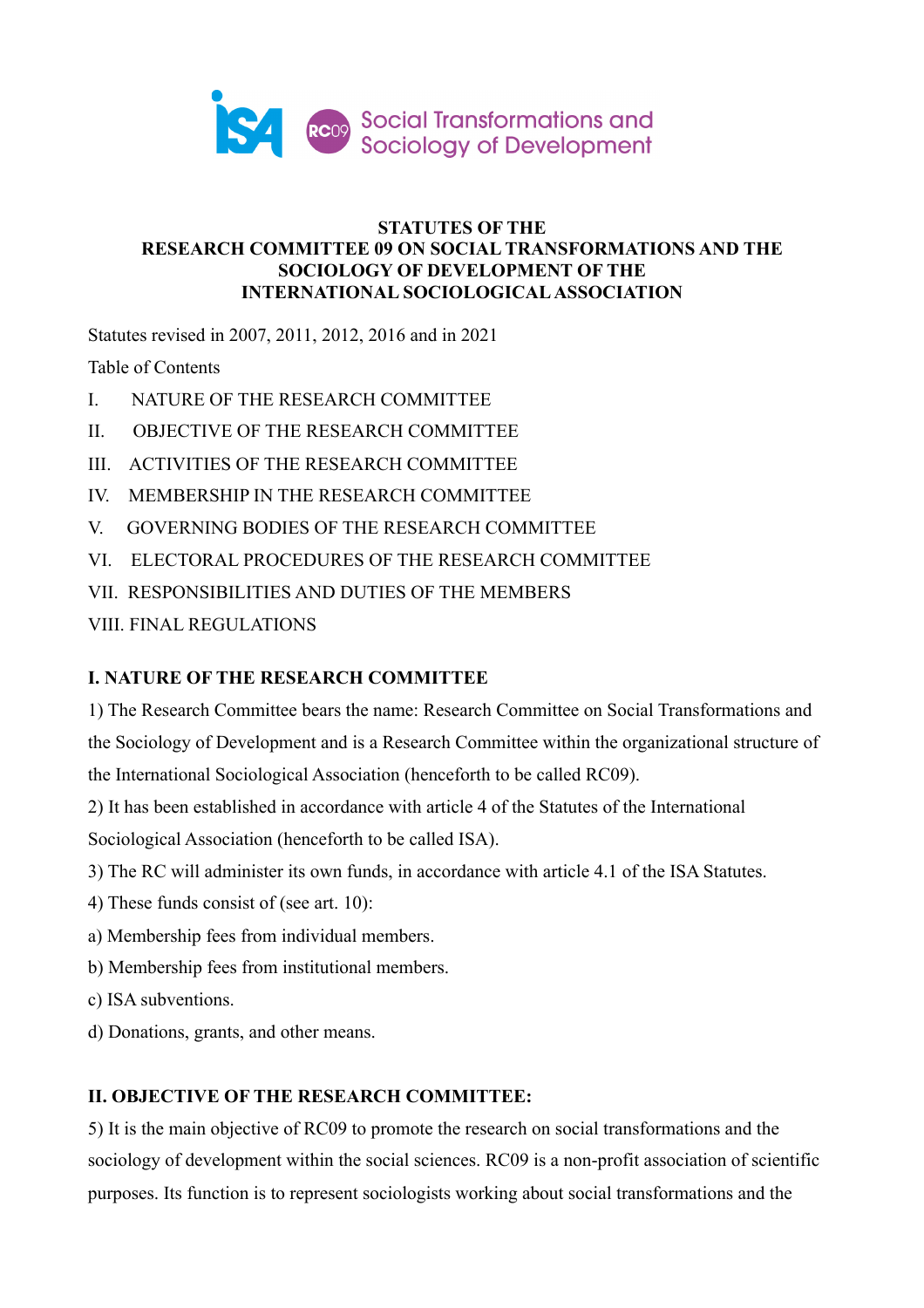sociology of development everywhere, regardless of their school of thought, scientific approaches, or sociological opinion.

## **III. ACTIVITIES OF THE RESEARCH COMMITTEE:**

6) To bring this objective closer to realization, RC09 has formulated the following sub-goals and shall take measures accordingly:

a) To encourage the international exchange of research findings by developing formal and informal international networks of researchers.

b) To promote international-collaborative research, especially of a comparative nature.

c) To publish a regular Newsletter twice a year, e-mailed to all members in good standing, to keep them informed of ongoing and planned activities.

d) To organize and/or sponsor international meetings, seminars, workshops etc. where researchers on RC09 topics can come together for an exchange of research findings.

e) To organize sessions at the World Congresses of Sociology and a midterm conference, preferably at the ISA Forum, more generally, at other congresses of international associations involved in any of the social sciences, and to promote the publication of a selection of the results thereof.

f) To encourage and facilitate the participation of members from countries of the Global South.

g) To promote the study of concrete social transformations and the dissemination of the results, also outside of the scientific community.

h) To cooperate with other Research Committees, and with international associations or institutions engaged in or interested in the study of social transformations and related fields.

## **IV. MEMBERSHIP IN THE RESEARCH COMMITTEE**

7) Any bona fide social scientist, working in any of the fields described in article 5, can be an individual member of RC09, provided he/she accepts the Statutes and will observe them. Membership in RC09 is possible as a regular member, i.e., a member both of RC09 and of the ISA, and as an affiliated member i.e., a member of RC09 only, with limited rights in accordance with article 4.6a of the ISA Statutes.

8) Participation in the activities of RC09 is only possible for those who are members in good standing. The presentation of a paper at a World Congress of Sociology or at the ISA Forum furthermore requires being an ISA member in good standing. The Board can decide on exceptions for certain cases.

9) Members in good standing are those who have either paid their membership dues or have received an exemption of dues from the Secretary/Treasurer, who is empowered by the Board to give such exemptions.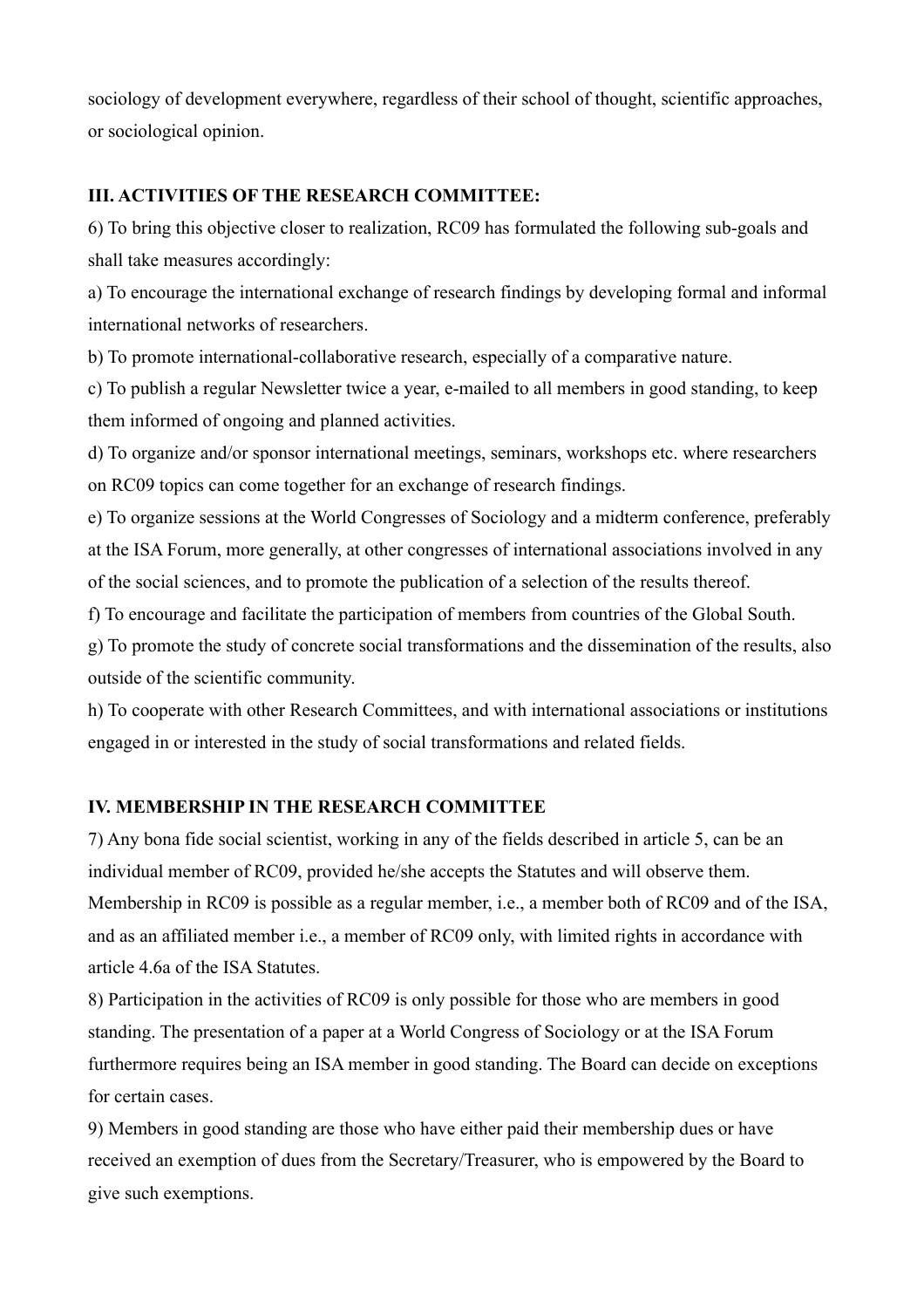10) The Board sets the RC09 membership fees for a four-year period at its Business Meeting (see By-Laws for current fees).

11) The regular members have the right:

a) To vote every four years in Board elections.

b) To suggest themselves or others for Board functions and/or organizational functions (e.g., session organizers).

11B All members (regular and affiliated) are entitled to:

c) To participate in all scientific activities of RC09.

d) To receive the RC09 Newsletter free of charge.

e) To ask for support in all matters directly or indirectly relating to their professional lives (e.g., for travel grants to attend RC09 meetings, etc.).

f) To volunteer for membership in special committees (see art. 16).

12) The members are expected:

a) To accept and observe the Statutes.

b) To pay their membership fees.

c) To fill out occasional questionnaires, an indispensable instrument for the Board to determine its policy and return them promptly.

d) To send relevant news items (book reviews, announcements of upcoming meetings, proposals for research projects, possibilities for grants, etc.) to the Newsletter editor, and otherwise take an active role in the affairs of RC09.

e) To produce a paper at least once every four years, whether at the World Congress of Sociology, or at some other international meeting organized by RC09, such as the ISA Forum.

# **V. GOVERNING BODIES OF THE RESEARCH COMMITTEE**

13) The Board of RC09 is responsible for the overall organization and scientific production of the

RC, and shall consist of:

- A president or co-chairs.

- A vice-president (may be omitted in case of co-chairs governance).

- A secretary/treasurer or co-secretaries/treasurers.

- A newsletter and website editor (may be run by a pair of two members).

- A past president or past co-chairs (as ex-officio, non-voting members).

- A minimum of four and a maximum of ten additional members, the exact number to be determined before the elections by the outgoing Board.

- The World Congress Program Coordinator of RC09 is a Board member by office for the full period of office of the Board and will be elected to this function during the RC09 elections.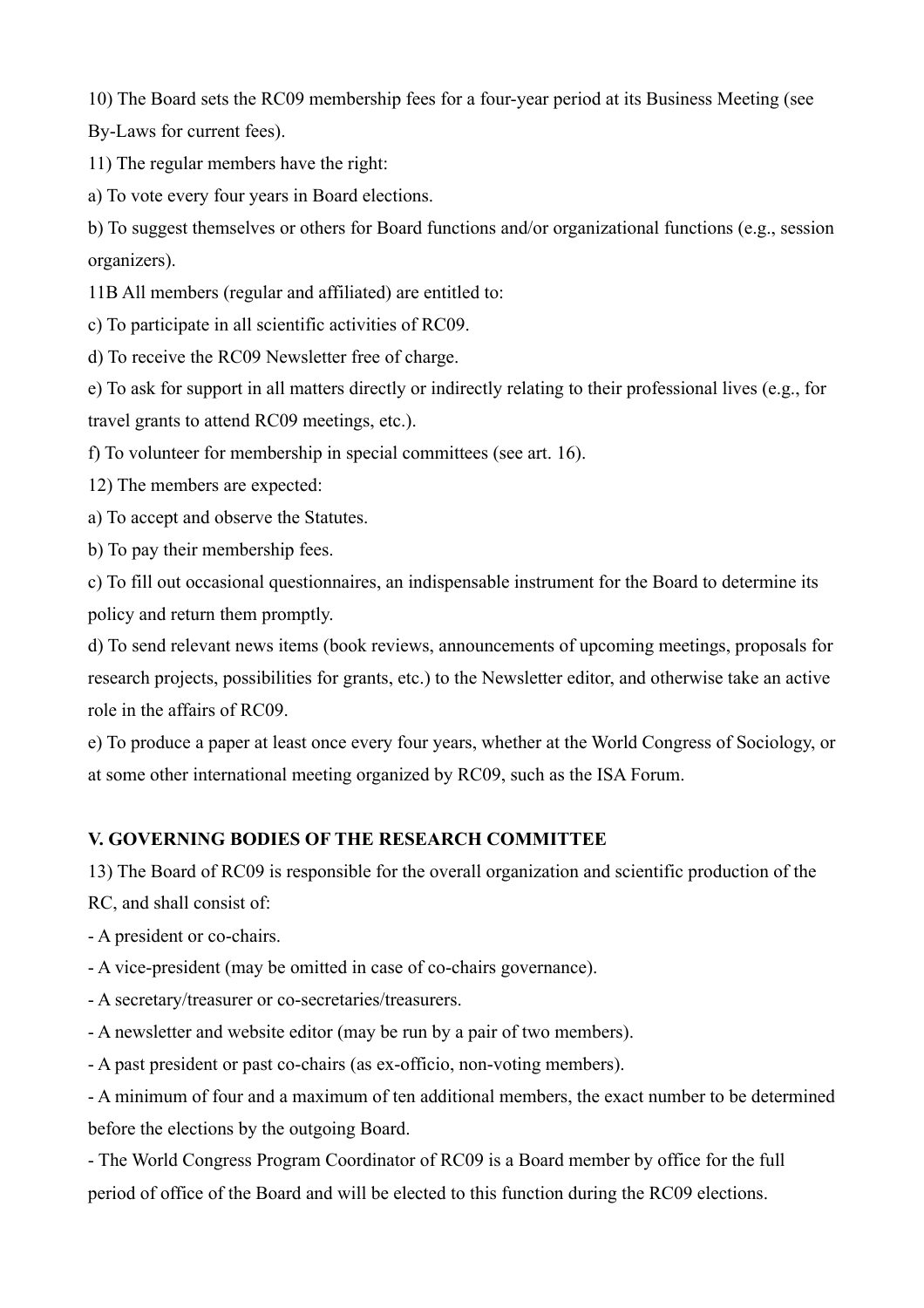14) All Board members must be regular individual ISA members in good standing in accordance with article 4.6a of the ISA Statutes.

15) An effort shall be made to ensure a fair and diverse regional as well as disciplinary and gender representation.

16) The Board may establish committees for specific purposes for a specified and limited duration that will remain accountable to the Board.

#### **VI. ELECTORAL PROCEDURES OF THE RESEARCH COMMITTEE**

17) The Board members are elected by e-mail ballot around the end of the year in which the World Congress of Sociology is held.

a) In order to ensure this will be possible, the Board will function as a Nominating Committee and will draw up a list of candidates that have to be regular RC09 members to be submitted to and discussed at the business meeting during the World Congress of Sociology.

b) Immediately after the Congress, the secretary/treasurer will e-mail this list to all members in good standing (i.e., members who have paid both their ISA and RC09 dues or have received an approved exemption of RC09 dues) with the request to suggest additional candidates - including self-nominations - within a period of no more than two months.

c) All nominated candidates, including self-nominated, must be willing to serve the full four-year term if elected and must have the initial written support of at least two members in good standing. d) For the functions of president or co-chairs, vice-president, secretary/treasurer or cosecretaries/treasurers, newsletter editor, and website editor at least one candidate should be presented on the election ballot. Moreover, an effort will be made to also have enough candidates to fill at least four to six additional members positions.

e) The outcome of the elections will be determined by the number of votes received within one month after emailing the ballots. Where multiple candidates are nominated, the one receiving the most votes from the votes cast will be elected.

f) In case a Board member dies or is incapacitated during his/her term of office or does not pay the dues, he/she must be replaced by a qualified regular member or a pair of members after a discussion with the membership and the Board at the following Business meeting. In exceptional cases and when the function is essential for the good functioning of RC09, the Board member who resigns from a function must be replaced by a qualified regular member or a pair of members after an email discussion/consultation with the membership and the Board.

g) Board members can serve no more than two four-year terms in one and the same position. President: maximum two terms;

Officers (Vice-Presidents, Secretary, and Treasurer): no more than two consecutive terms;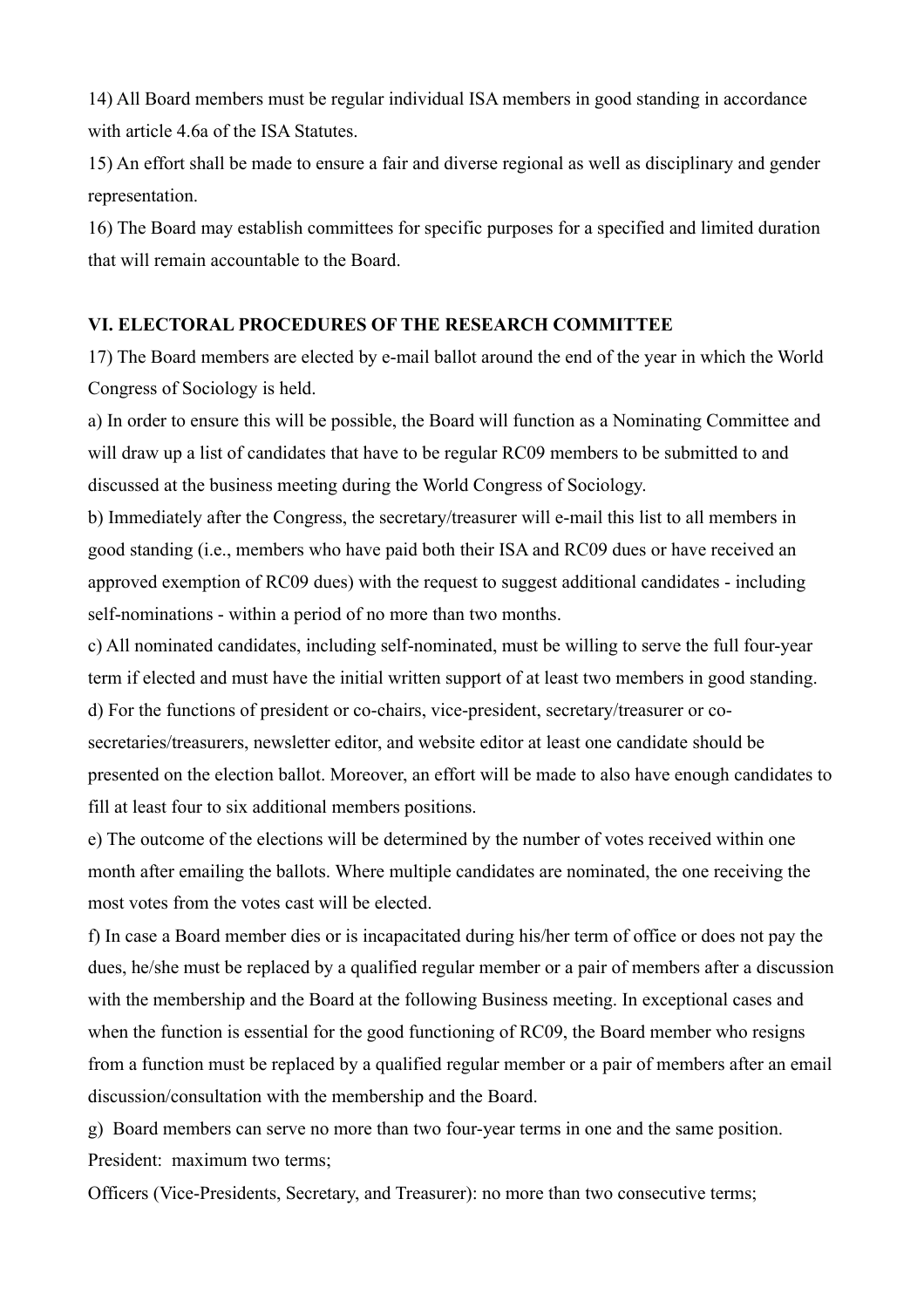Board Members: no more than two consecutive terms.

## **VII. RESPONSIBILITIES AND DUTIES OF THE MEMBERS**

18) The responsibilities of the Board members are the following:

a) The president or the co-chairs shall:

- take initiatives regarding the planning of the organizational and scientific activities of RC09.

- regularly consult with the other Board members about scientific and organizational activities of RC09.

- chair the Business Meetings of RC09 at the World Congress or/and at the midterm conference.

- serve as RC09 delegate to the ISA Research Council.

- represent RC09 on all formal occasions - such as the signing of contracts with outside bodies unless arranged otherwise among the Board members.

- ensure that the office holders of RC09 Board conduct financial transactions in a transparent manner following the ISA rules and statutes. They shall ensure by preparing a budget and overseeing that RC09 resources are used to good effect, with propriety, and not for private, partisan or political purposes.

b) The secretary/treasurer or co-secretaries/treasurers shall:

- closely cooperate with the president/co-chairs in running the day-to-day affairs of the RC09.

- take care of most correspondence and other contacts with members and non-members.

- be the RC09 alternate to the ISA Research Council, if necessary.

- serve as the RC09 Newsletter Editor unless another Board member is appointed in this role.

- maintain a record of all committee business and executive meetings, and the financial records.

- make the financial accounting to the ISA Executive Committee, RC09, and to the membership at the quadrennial business meeting.

- collect dues from affiliated members if there are any of those members.

- remind members to pay their RC09 dues on time.

- provide the president/co-chairs regularly with updated membership lists.

- try to find additional funding for the work of RC09 and/or for specific research projects executed under the auspices of RC09, unless there is specific Board position devoted to this.

c) The president/co-chairs and the secretary/treasurer or co-secretaries/treasurers together will make proposals to the other Board members regarding the RC09 program during the World Congresses of Sociology, i.e., concerning the program coordinator, session topics, and session organizers; together, they will draw up the agenda for the Board meeting and the business meeting, and together they will produce the bi-annual report of RC09 activities for the ISA Research Council.

d) The Newsletter and Website editor(s) shall: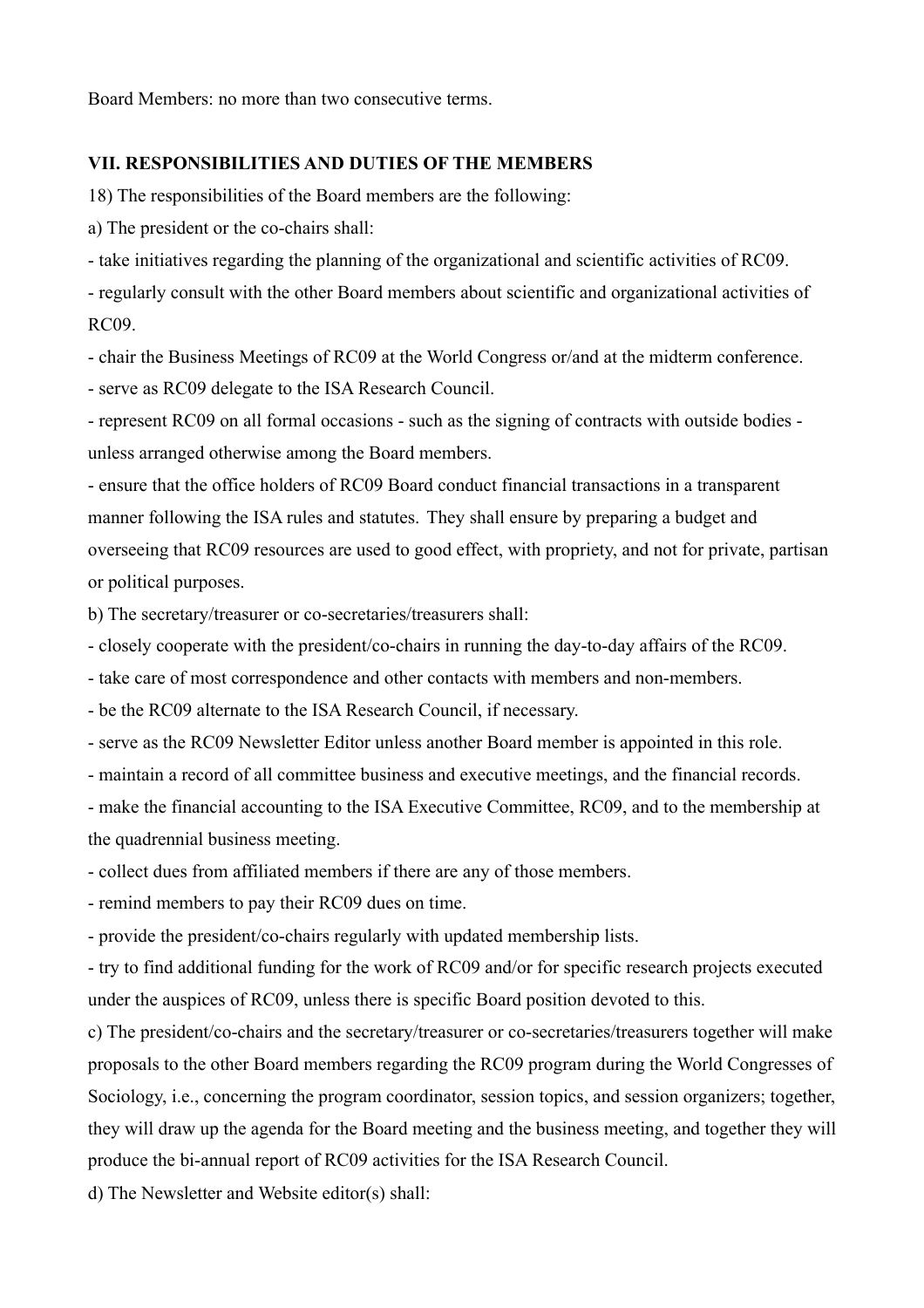- have ultimate responsibility for collecting copy for the Newsletter and for editing, producing, and mailing it. Arrangements shall be made by the Board to assist him/her/them in these different functions. As stated in sub (b) this function can be combined with that of secretary/treasurer, though efforts will be made to keep these functions separate.

e) The vice-president shall:

- replace the president or the co-chairs whenever necessary.

- serve as the main adviser to the president/co-chairs in organizational as well as scientific matters.

- take an active role in the preparation of the RC09 sessions at the World Congresses of Sociology.

f) The past president shall:

- provide for a desirable continuity of administration.

- be available for advice to the current president/co-chairs and the other Board members.

g) The Board members shall:

- advise on all scientific and business matters pertaining to the activities of the Research Committee.

- be willing to assume specific tasks decided upon after each election by the new Board.

- promote interest in the activities of RC09 in the region(s) or among the subgroup(s) they represent and report at least once a year on relevant developments within that region or subgroup.

- be invited to (co-)organize an RC09 session at the World Congresses of Sociology and to take an active role in organizing sessions at the meetings of other scholarly associations.

- review the secretary/treasurer's quadrennial financial report.

#### **VIII. FINAL REGULATIONS**

19) These Statutes were adopted by the vote of the RC09 membership in 2021.

20) Changes in and amendments of these Statutes must be proposed in writing to the current Board by at least four members in good standing and must subsequently be approved by email ballot whereby at least one fifth of current RC09 regular members vote and at least a half of those voting express their support; finally, two thirds of the Board must approve the changes.

#### **BY LAWS**

Membership Fees

Individual membership fees are fixed as follows for a four-year period:

-Supporter USD 50 -Regular USD 35 -Discount USD 20